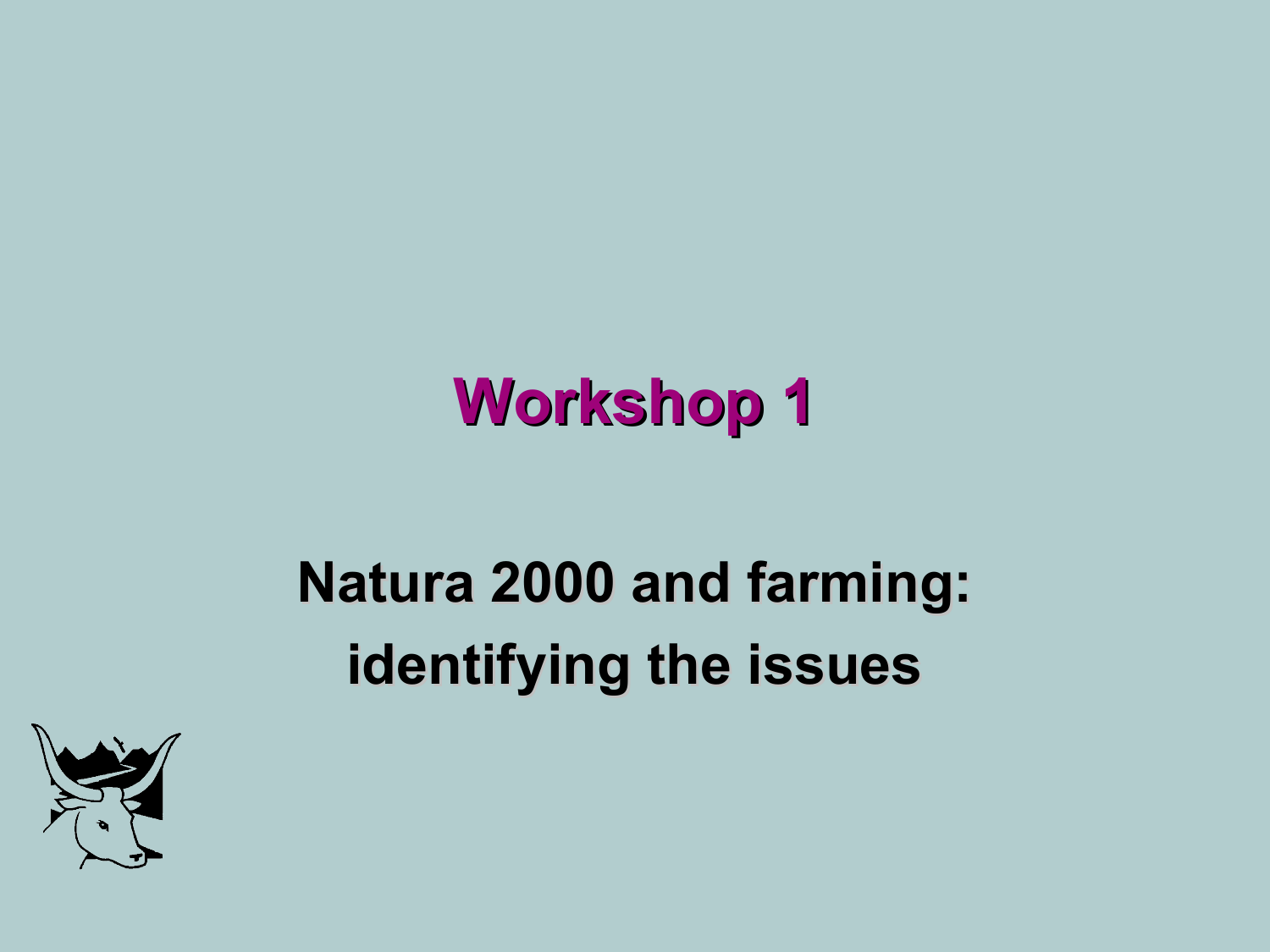- **1. What is the conservation status of habitats/species in the Natura sites being discussed?**
- **2. Is the relationship between conservation status and crop/livestock systems well understood?**
- **3. What aspects are still uncertain? Are they being investigated?**

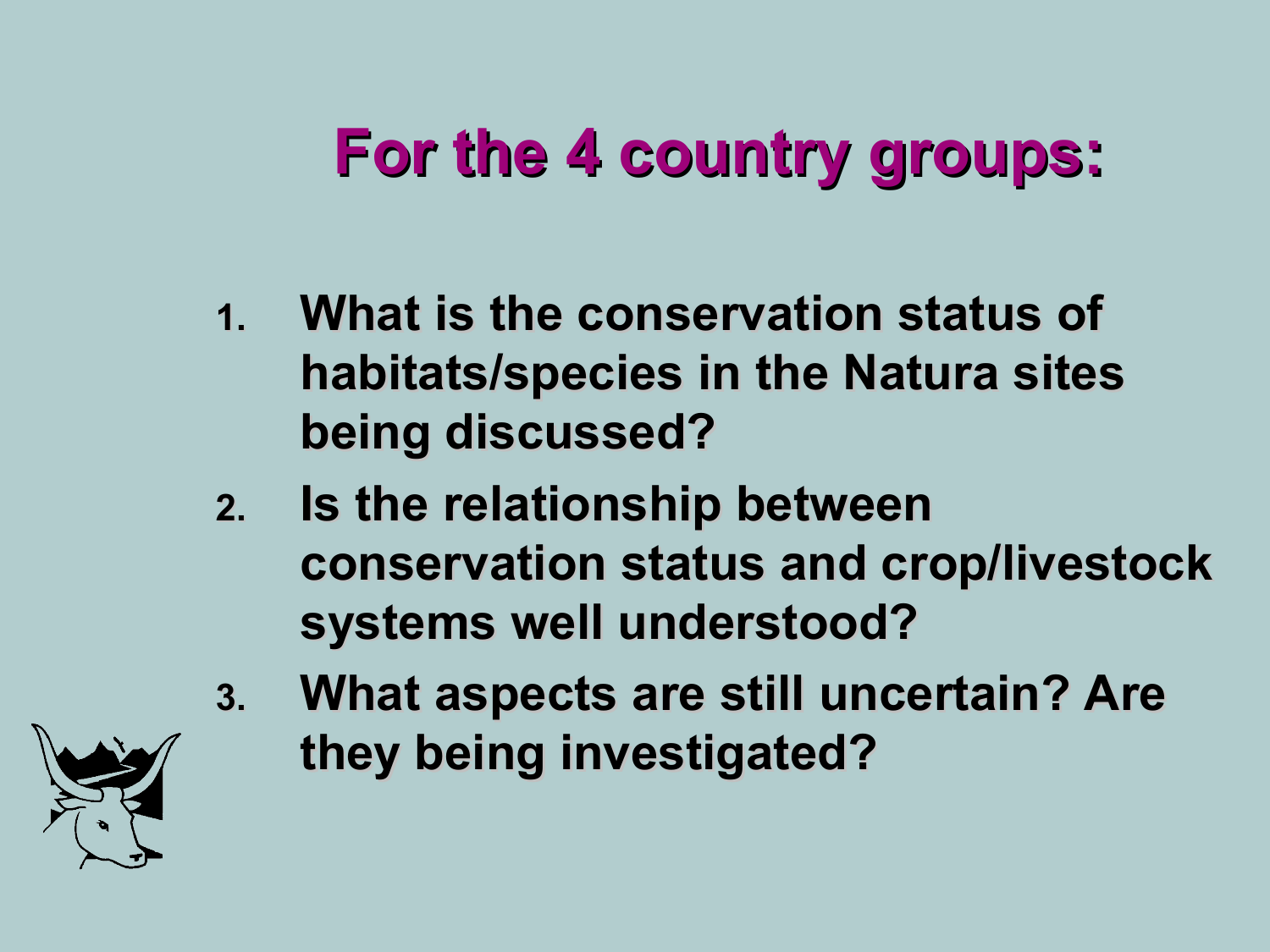- **4. For habitats/species NOT at favourable status, how does farming affect this situation?**
- **5. What are the 3-5 most important farming issues to be addressed to improve conservation status?**

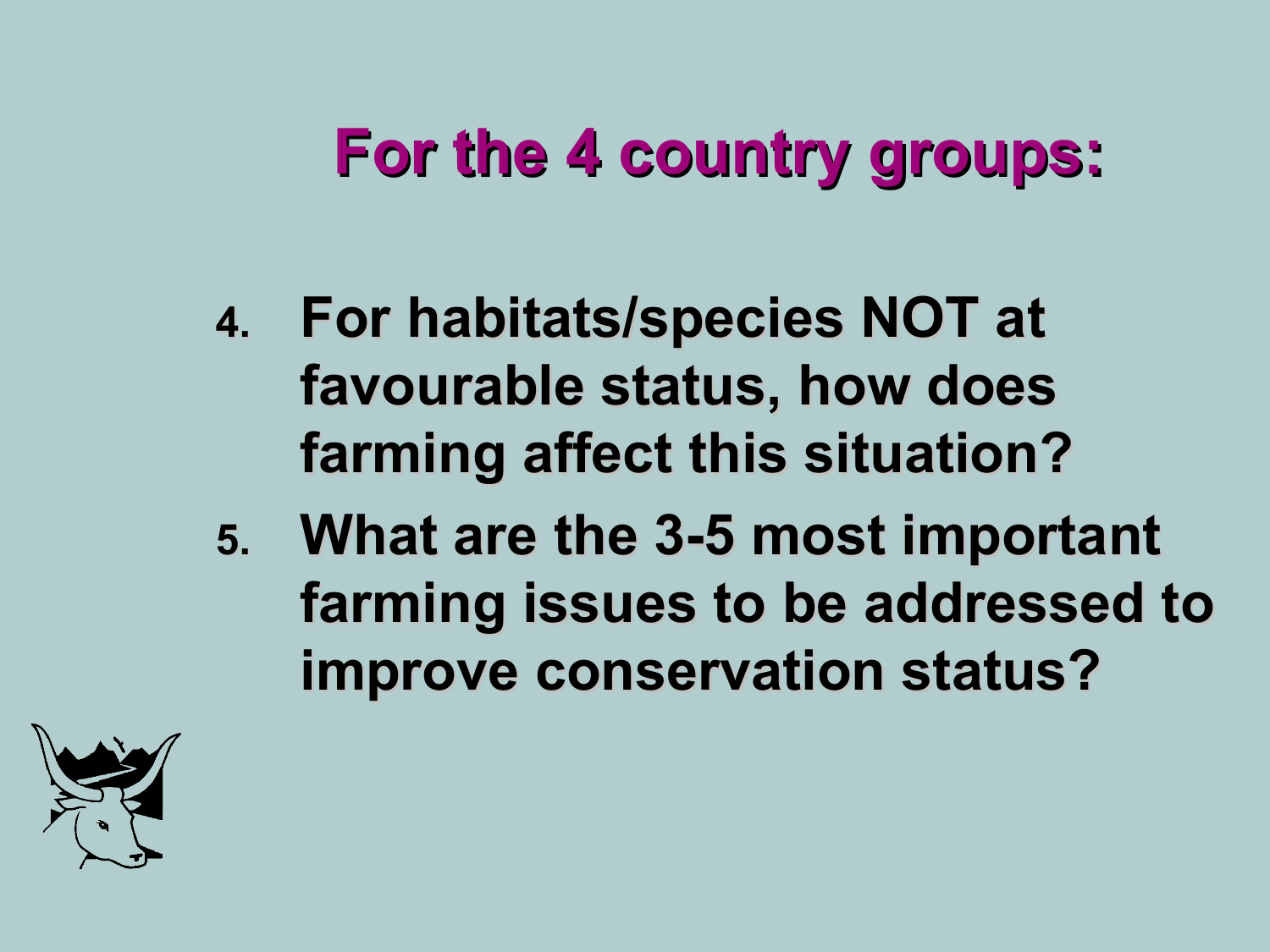**6. For habitats/species at FAVOURABLE status, what are the 3-5 most immediate challenges to this status in terms of Risk (likelihood of occurring) and Threat (seriousness of the challenge)?**

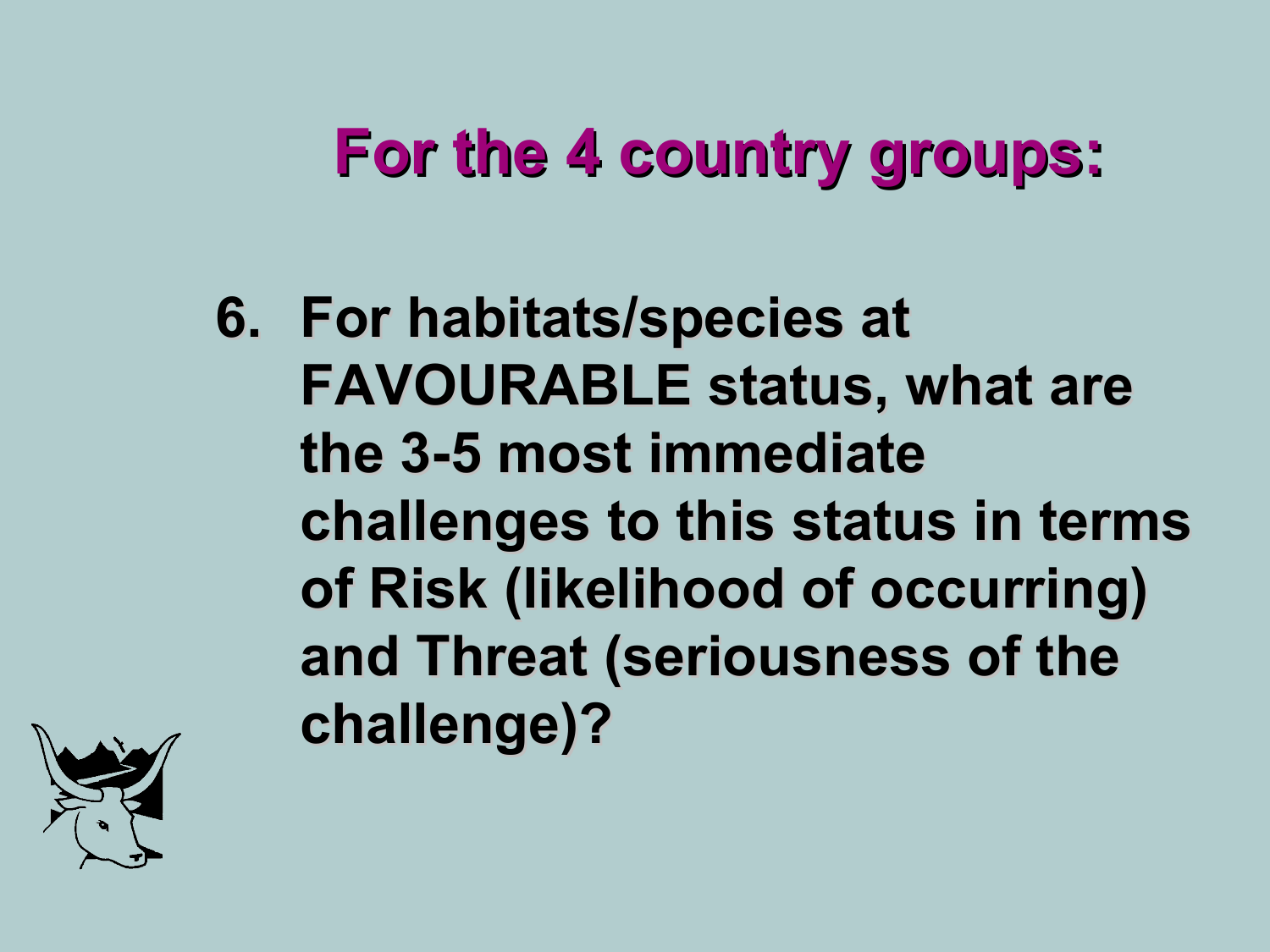- **7. What measures currently exist in the country/region/site to address the issues identified above?**
- **8. Are these measures sufficient?**
- **9. What are the main gaps?**

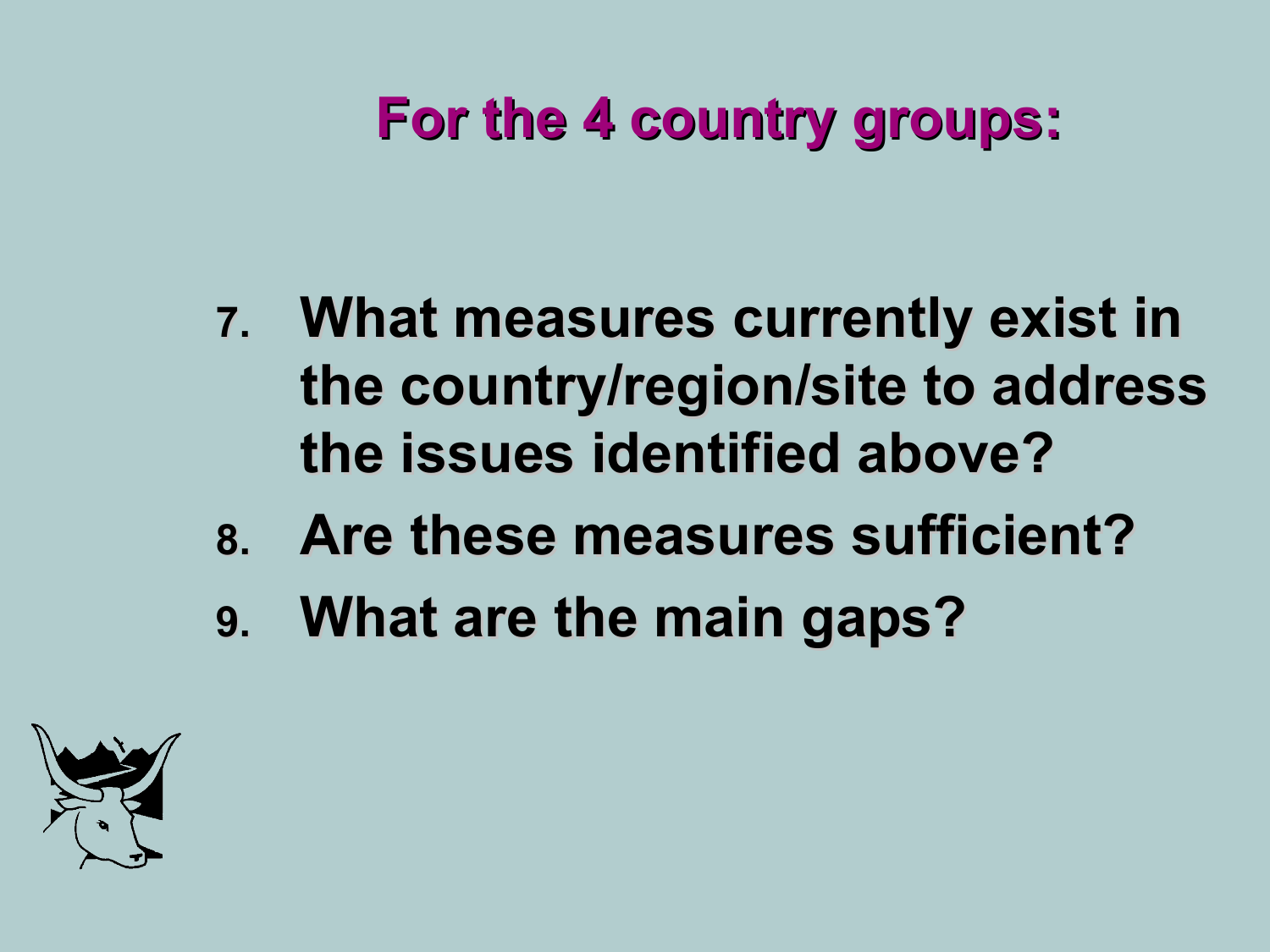## **For the Europe-wide group:**

**1. How well is the relationship between farming and species/habitats on farmed Natura sites understood in your various countries? Are there patterns? 'Blind spots'? Give 3 examples of good understanding and 3 of poor understanding.**

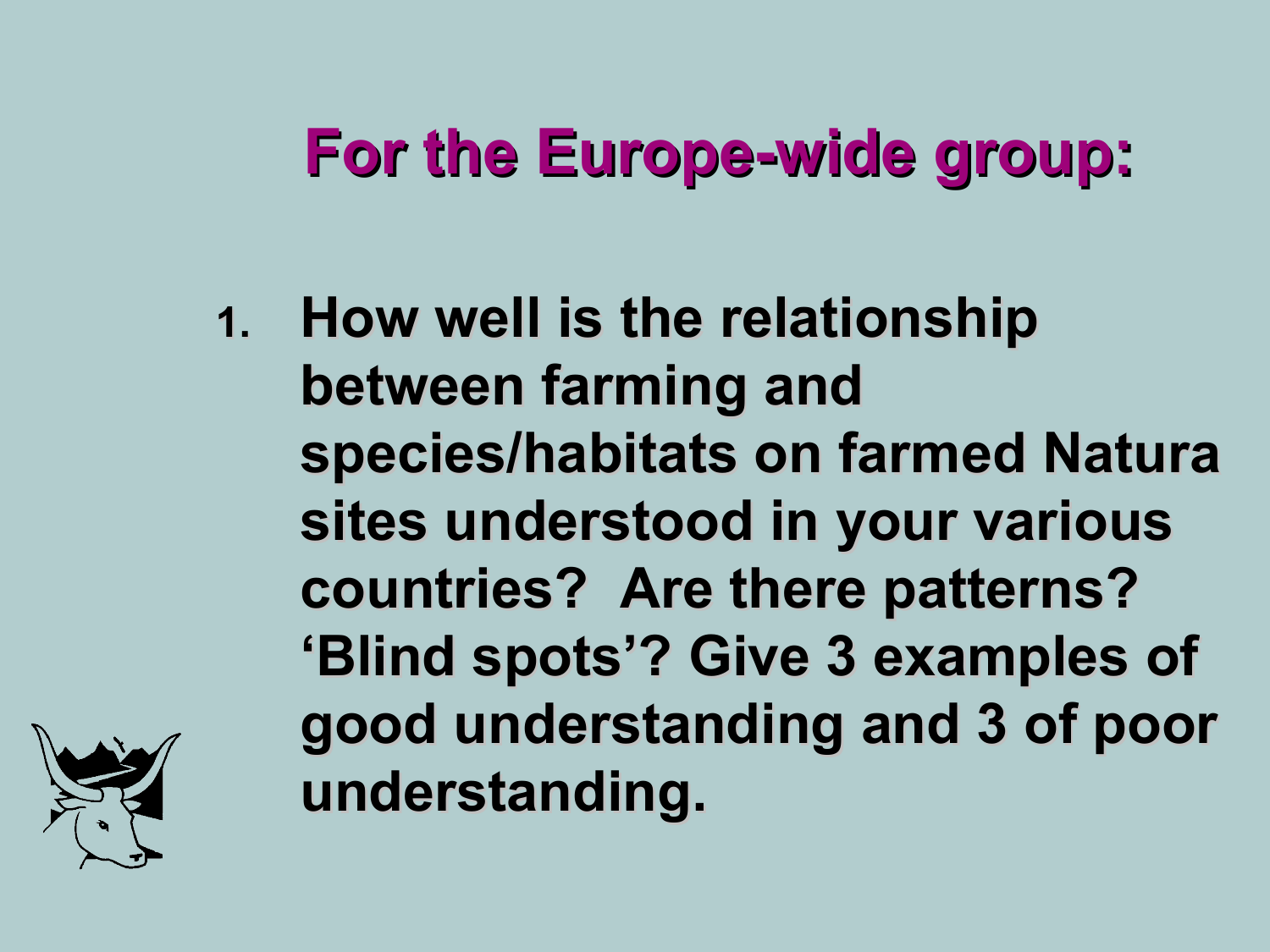## **For the Europe-wide group:**

**2. Do you agree that the Mid-Term reforms of the CAP has the potential to impact on farmed Natura sites? Is this being studied in your countries? Are there other threats which are common across Europe?**